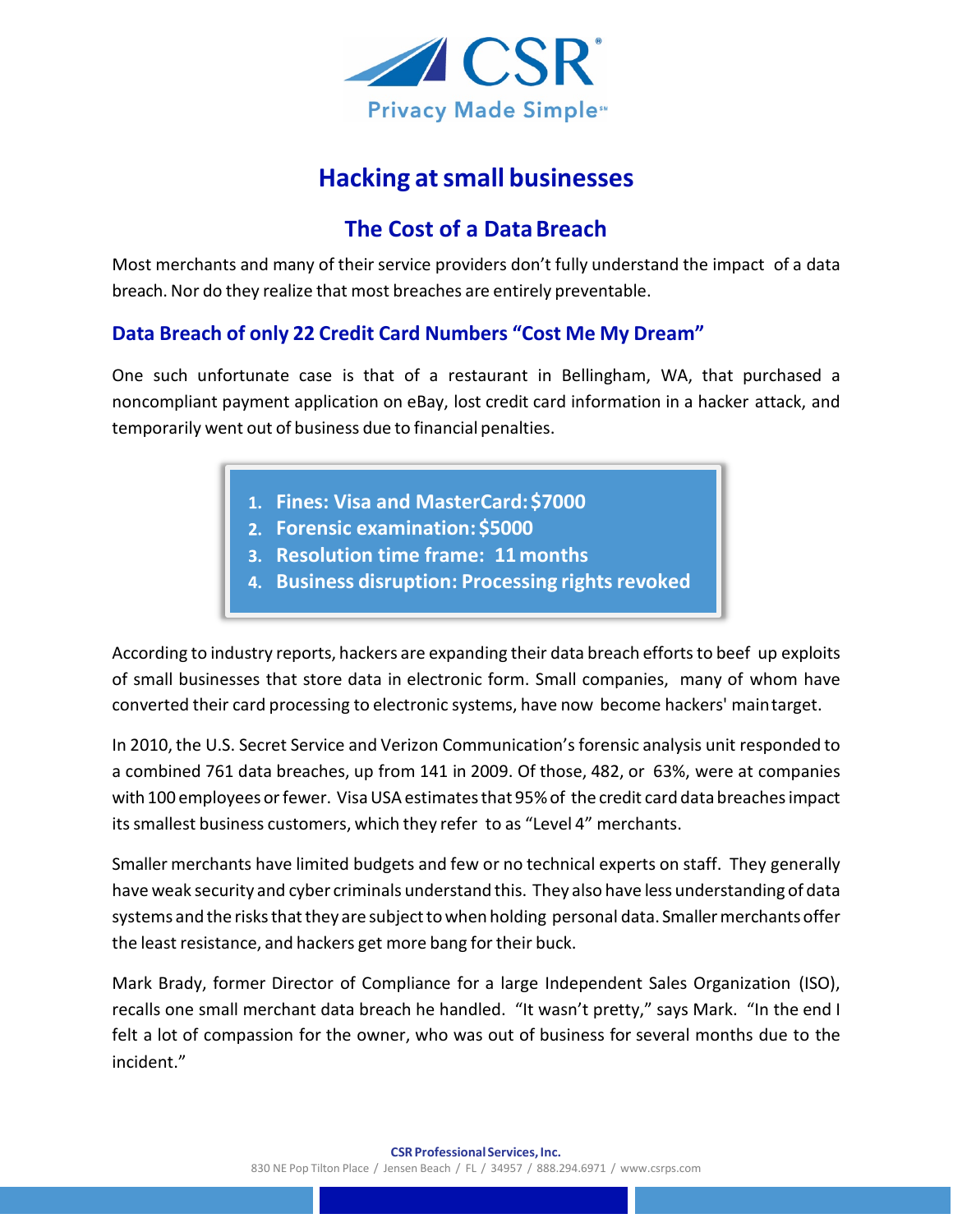

The merchant, a Bellingham, Washington, restaurant had purchased through eBay a noncompliant Micros payment application. The noncompliant application had previously been listed on a Visa Alert that identified the software as improperly storing cardholder data. "We regularly distributed these Visa notices to our sub-ISOs," said Mark, but unfortunately these communications are often not acted upon." The merchant had its computerized cash register hacked and criminals made several fraudulent charges on customer creditcards.

"We received a Common Point of Purchase (CPP) letter from Visa stating that 22 Visa cards that had previously been used at the merchant subsequently had fraudulent transactions at other merchant locations," according to Mark. Hence, the restaurant was the pointof compromise– the theft of the card numbers originated at the merchant location.

Visa demanded an investigation of the merchant and his point-of-sale system. "That alone took several weeks to pull together," said Mark. "Then we were asked to arrange several conference calls with the card processor, the sub-ISO that had contracted with the merchant, the member bank and Visa. As you can imagine, setting up and preparing for these calls took a lot of my time, as well as that of the poor merchant. Additionally, by this time, the merchant had accessed the Visa CISP website and learned of the possibility of fines. On the last two calls with Visa and the member bank, the merchant became very contentious. I recall it becoming very uncomfortable and hard to handle," said Mark.

"On top of all of this Visa required a forensic investigation of the compromised payment application. We went through the long process of pricing forensic investigator services and arranging for the merchant site visit. The forensic exam found that there had been unauthorized accessto the payment application. One interesting finding wasthe existence of American Express numbers in the system," said Mark. "The restaurant did not accept AMEX, so the card numbers must have already been in the system when it was purchased through eBay."

The forensic investigation ended up costing \$5,000 (Note: Our understanding is that forensic investigations have significantly increased in cost over the last year, and are now running closer to \$15,000 in cost).

After several more months of discussion with Visa and the bank, the fines were assessed; the Visa fine was \$2000 and MasterCard was \$5,000. "Another interesting thing wasthat, throughout the complete course of the data breach and investigation we heard not one word from MasterCard except forthe fine letter," said Mark.